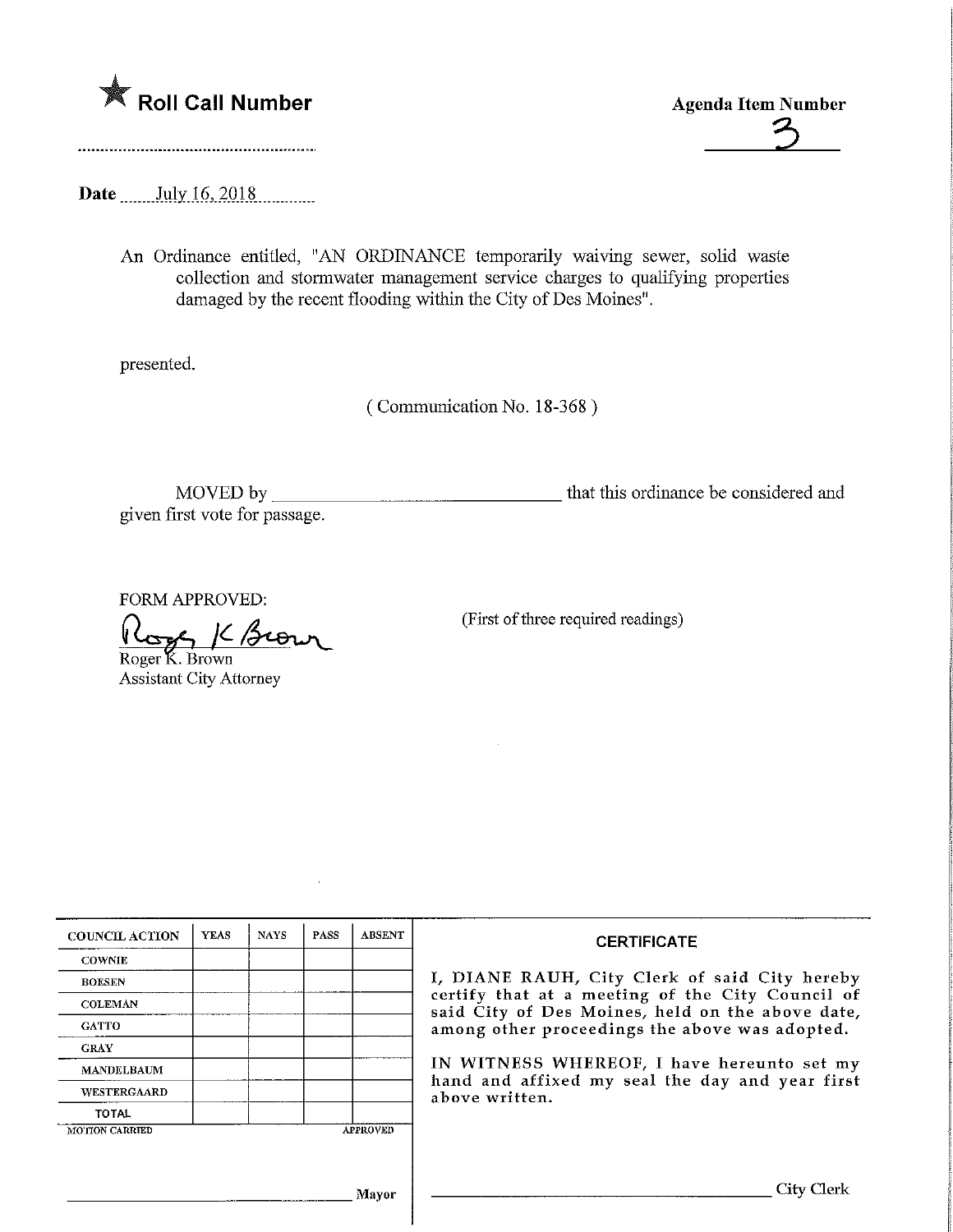#### ORDINANCE NO.

# AN ORDINANCE temporarily waiving sewer, solid waste collection and stormwater management service charges to qualifying properties damaged by the recent flooding within the City of Des Moines.

WHEREAS, the recent flooding within the City of Des Moines has severely damaged or destroyed a number of dwellings, places of business and other structures and improvements in the City creating an emergency situation; and,

WHEREAS, it is in the public interest to assist in the efforts of the affected property owners and tenants to repair, renovate, relocate, demolish or replace the flood damaged structures and improvements; and,

WHEREAS, on July 9, 2018, by the adoption of Ordinance No. 15,682 the City Council waived permit fees for activities undertaken to repair, renovate, relocate, demolish or replace structures and improvements damaged in June and July, 2018, by flooding or the surcharge of the sanitary and storm sewer systems; and,

WHEREAS, the continued assessment of sewer, solid waste collection and stormwater management service charges to properties which have lost water service due to damage caused by flooding or the surcharge of the sanitary and storm sewer systems while such damage is being addressed would add a further impediment to recovery by the affected property owners and tenants.

NOW THEREFORE, BE IT ORDAINED, by the City Council of the City of Des Moines, Iowa, as follows:

#### Section 1. SERVICE CHARGES WAIVED.

The following service charges imposed by the Municipal Code of the City of Des Moines are hereby waived and shall not be collected for service to properties which have lost water service due to damage caused by flooding or the surcharge of the sanitary and storm sewer systems occurring in the months of June and July, 2018:

- a) Section 98-55 solid waste collection service charges
- b) Section 118-149 sanitary sewer service charges
- c) Section 118-275 stormwater management charges

The Public Works Director may require the party requesting the waiver of charges pursuant to this ordinance, to provide such information as may be necessary to verify that the property qualifies, or continues to qualify for the waiver of charges.

## Sec. 2. DURATION OF WAIVER.

The waiver of service charges allowed by this ordinance shall continue until the earlier of the date water service is restored to the property; or, July 1, 2019.